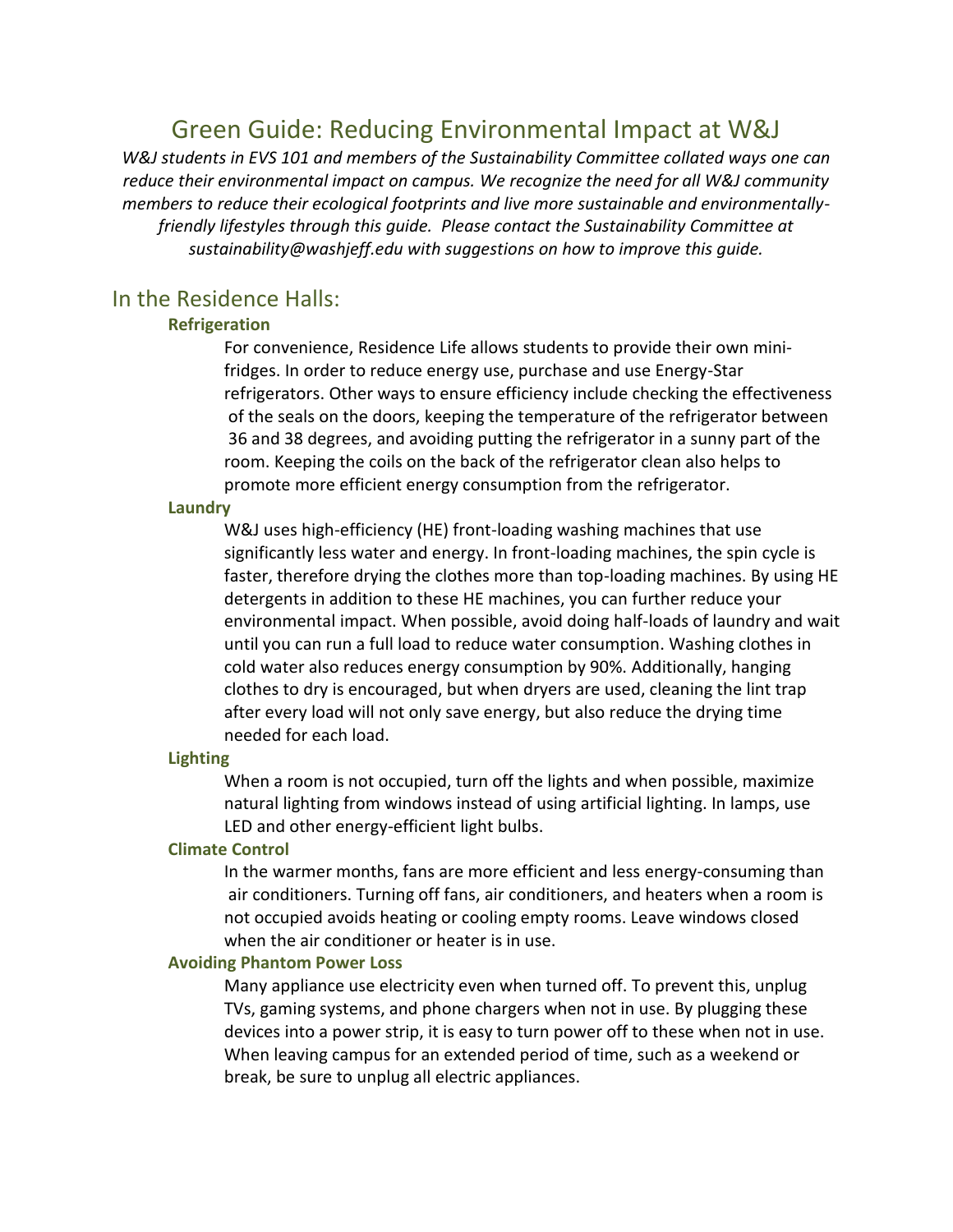#### **Infrastructure**

Facilities Services should immediately be contacted (724-503-1001, Ext. 6086) if you come across a leaky faucet, leaking pipe, broken window, poorly-sealed door is noticed.

## **Water Use**

By shortening the length of a shower by two minutes, you can save up to 250 gallons of water in one month. If the faucet is turned off while brushing teeth, eight gallons of water can be saved during two minutes of teeth brushing.

#### **Cleaning**

When cleaning, use old washcloths, socks without a match, or other pieces of cloth as rags instead of paper towel. In addition, using environmentally-friendly cleaning products reduces dangerous chemical use. Cleaning products can be made at home or in the dorm with baking soda, vinegar, water, and lemon juice.

## In the Classroom and Computer Labs:

## **Computer**

If you already own an electronic tablet or laptop, consider going paperless by reading online assignments and articles electronically rather than printing. Additionally, many textbooks can be bought in electronic format at a cheaper price.

## **Printing**

For personal use, print double-sided and reduce the font size, spacing, and margin width to reduce total pieces of paper needed for one document. Ask individual professors if turning in essays and assignments printed double-sided is acceptable. Computers in the computer labs on campus are automatically set to print documents double sided. By printing on recycled paper and using the back side of old papers as notebook and scratch paper, paper use is further reduced.

## Transportation:

## **Rideshare Board**

To reduce carbon emissions and costs, carpool home with a friend or other student living in the same city over break. The rideshare board is located behind the Mailroom. Sign up by filling out a notecard with your name, phone number, email address, and destination.

## **Carpooling**

When going to a sporting event, athletic practice, or other campus-sponsored event, carpool with friends, roommates, teammates, or coaches.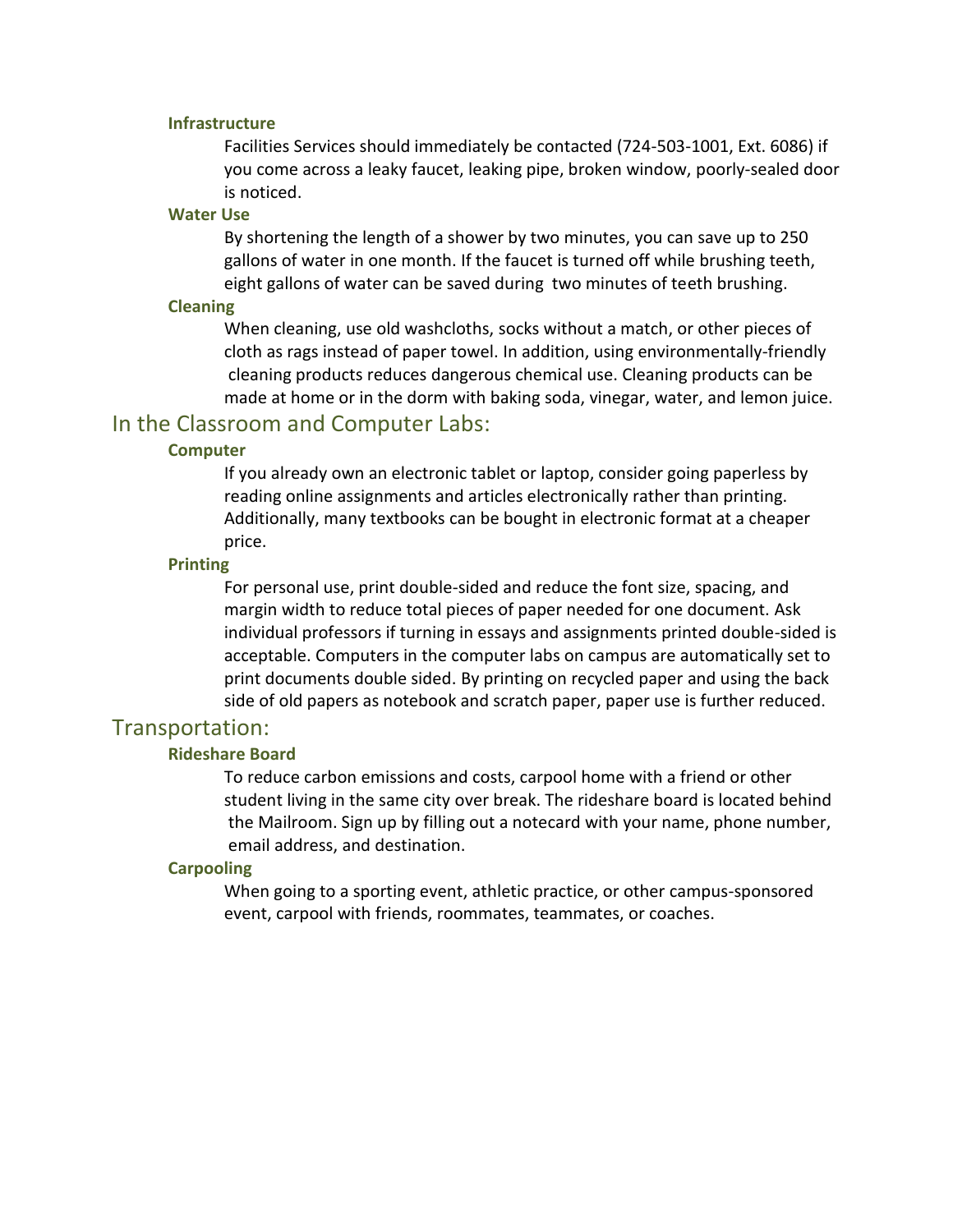#### **Public Transportation**

The Washington City Transit has routes to local shopping centers, Pittsburgh, the South Hills Village, and the South Hills Village "T" Transit Center, where you can connect to rail service to Pittsburgh. Additionally, W&J students have access to both the Student RUSH Shuttle, which is offered every Tuesday and Thursday night departing from the Rossin Campus Circle at 7PM to local stores and returning at 8PM, as well as the Pittsburgh Pipeline, which is offered every Friday and Saturday nights leaving at 6:30PM, 8:30PM, and 10:30PM and allows students to visit many locations in downtown Pittsburgh. Both of these services are free to W&J students with a student ID. A full schedule can be found on W&J website.

#### **"Take a Walk, Ride a Bike, Share a Ride" Program**

Faculty, staff, and students are encouraged to walk, bike, or carpool to campus. This reduces carbon emissions and is good for your health. Faculty and staff can sign up to participate by contacting Human Resources or a member of the Sustainability Committee.

## Dining:

#### **Use Reusable Containers**

Eliminate use of plastic, one-use water bottles and purchase a sturdy reusable water bottle. These can be refilled for free at any water fountain, The Commons, and G&T's. Reusable "clamshell" to-go containers are available through the Sustainability Committee to eliminate consumption of G&T's Styrofoam to-go containers. If a reusable coffee mug is brought to the Barista, a large coffee may be purchased for the price of a small.

## **Washington Farmer's Market**

The Washington Farmer's Market is held weekly April through August on Main Street in downtown Washington. Not only does this allow for you to purchase fresh produce, but it also supports local farms and businesses. Ecological footprints are further reduced because the Washington Farmer's Market uses little to no packaging and reduces energy by reducing transportation costs.

## **Dine Outside in the Presidents' Kitchen Garden**

Parkhurst Chefs use herbs and vegetables from the Kitchen Garden to prepare meals at W&J. Picnic tables are in this area for students, faculty, and staff to enjoy meals outside during nice weather. Employees of Parkhurst can give you more information about this.

#### **Join W&J's Chapter of the Food Recovery Network**

Help Sustainability Committee members, including Parkhurst staff, deliver leftover food to a local homeless shelter. Contact the Sustainability Committee for more information.

#### **Compost Kitchen Waste**

Become involved and assist kitchen staff with the composting program. Contact the Sustainability Committee for more information.